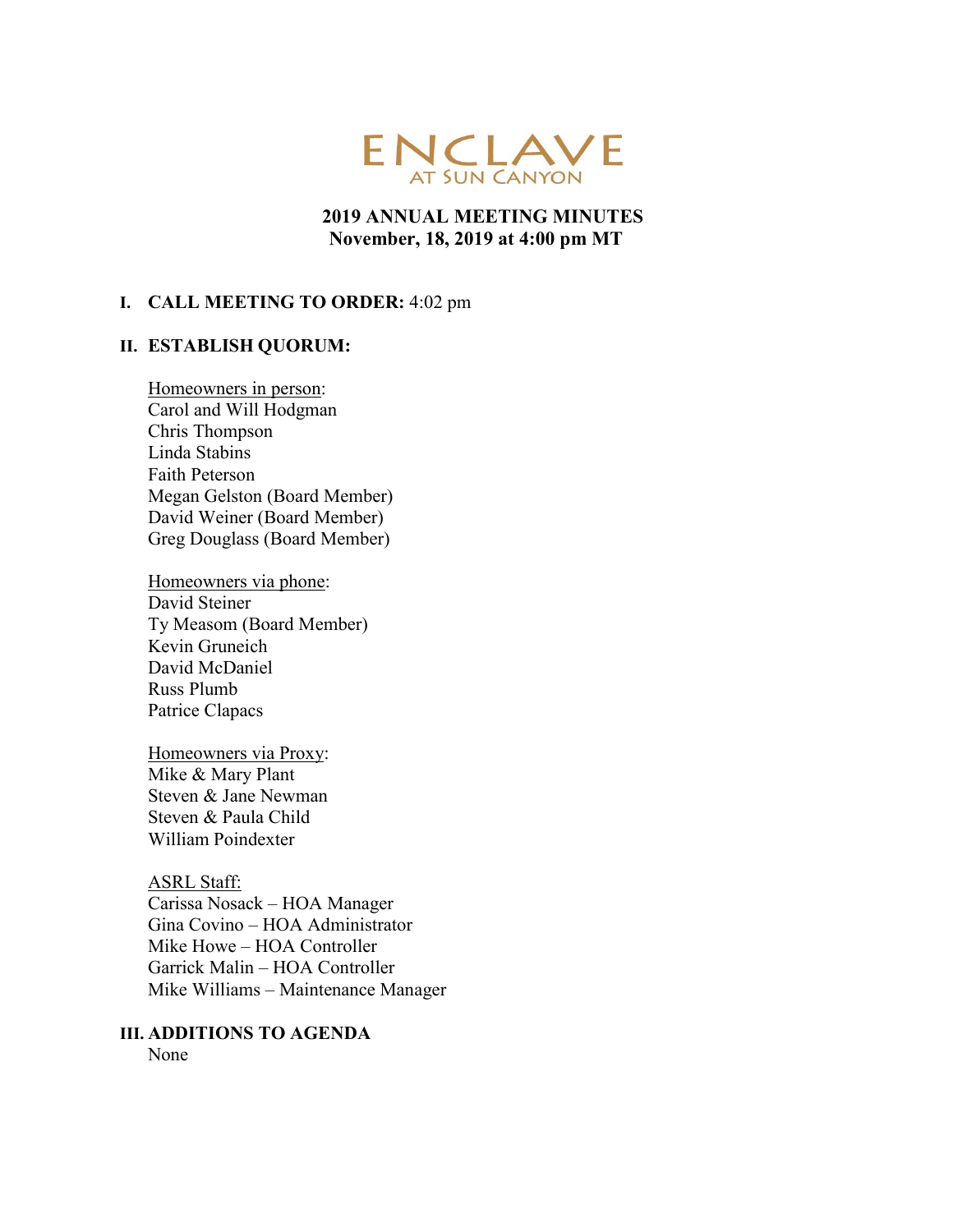# **IV. OLD BUSINESS**

# **A. HOA Managers Update**

Introduction of All Seasons Staff. Online HOA resources were reviewed. All HOA documents (budgets, meeting minutes, rules and regs, HOA insurance, etc.) can be found on the Homeowner Portal and HOA Dashboard at

[www.allseasonsresortlodging.com](http://www.allseasonsresortlodging.com/)

This is the first official annual meeting of the HOA from developer turnover.

### **B. Maintenance Report**

- 1. Snow removal from roofing areas with safety concerns
- 2. Snow removal from address areas and windows
- 3. Christmas lighting problems inspection and resolution
- 4. Clean up construction debris and dead fall from conservancy area
- 5. Work with homeowners to improve front doors on Phase I
- 6. Grade conservancy area with heavy equipment
- 7. Reseed open soil on conservancy area
- 8. Spray conservancy and common areas for noxious weeds
- 9. Green roof fertilization and sprinkler repair in spring
- 10. Sprinkler repairs property wide
- 11. Repaint front pillars that were unfinished
- 12. Leaking roof repair on unit 15
- 13. Deck repairs on 3 homes
- 14. Carpet beetle inspection on unit 17
- 15. Clean out storm drains
- 16. Back flow testing and reports obtained
- 17. Weeding, weeding, and weeding
- 18. Unit 17/18 installed new gutter, down spout, snow break flashing and heat cable
- 19. Repaired heat melt system on 2 units
- 20. Repair to man-hole cover from previous snow plow company
- 21. Paint siding on areas as needed
- 22. Crack fill on roads
- 23. Clean up dead fall and debris behind Phase II
- 24. Repaired and replaced deck support on unit 33
- 25. Fall prep on green roofs and common areas removing foliage

Most of our efforts were spent cleaning up the left-over construction debris, working with the new board to develop a maintenance schedule, and working with homeowner's requests, routine maintenance, and preventive maintenance. Priority in weeding will be given to areas around the homes first.

*\*Cedar Draw will coordinate the bridge capstones, lighting, removal of stones from top of the lane, and installation of cultured stone under the bridge.*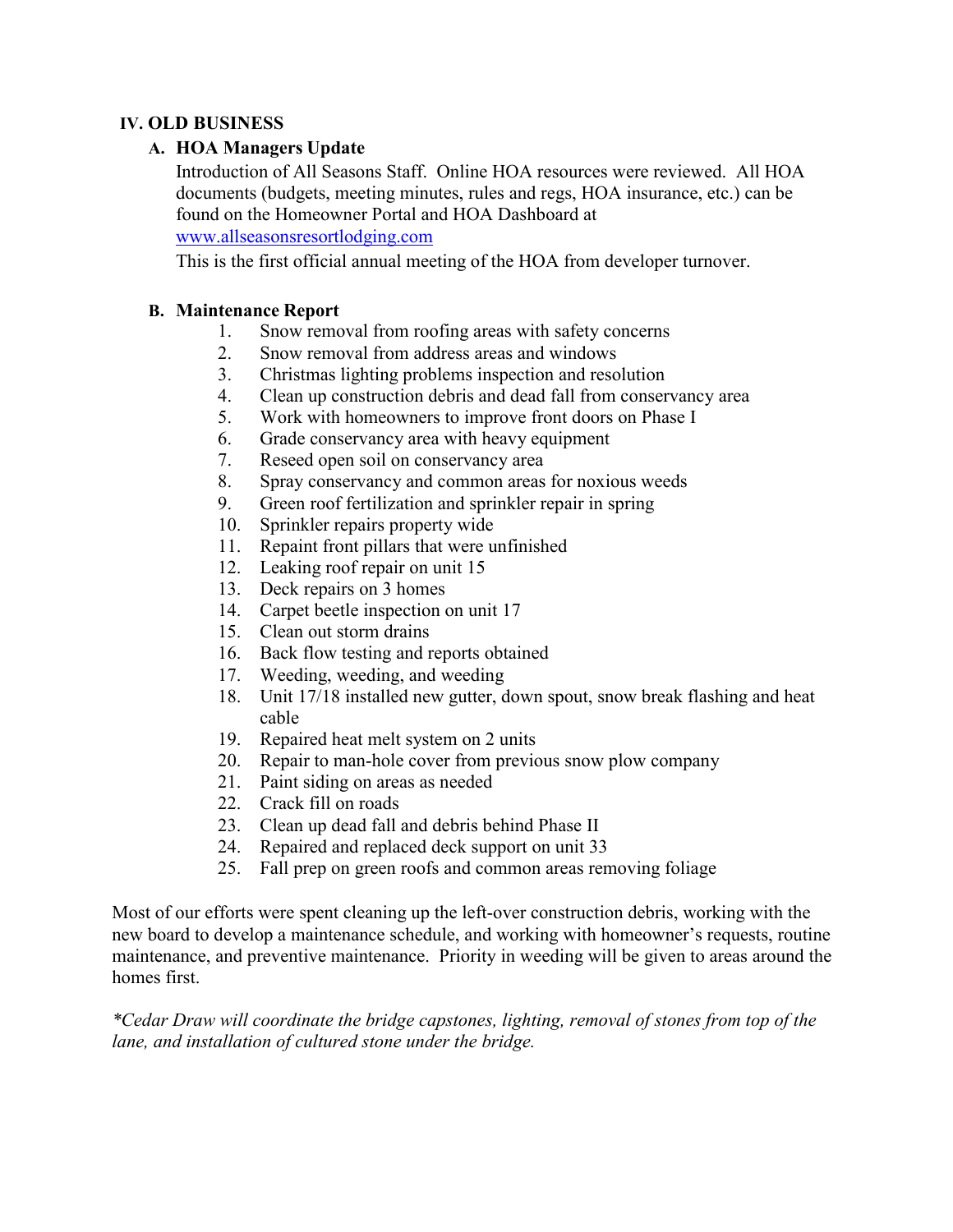# **2020 Maintenance Plan**

Painting Schedule (Based on year built, last time painted, and observed necessity) A: 17/18, 34/35, 32/33, and 31

- o Painting will include trim and siding and will be on a 3-year rotation. We will also paint all of the garage doors and headers in 2020 to catch up on some differed maintenance.
- 1. Grass to be installed by landscape contractor along Enclave Lane, from the mailbox area to the hammerhead area
- 2. Continuous landscape improvements
	- a. Evaluate diseased or damaged trees for replacement with landscape contractor
	- b. Fertilize trees and perennials
	- c. Spray for noxious weeds in conservancy and common areas
	- d. Weed as needed in common areas
- 3. Green Roofing
	- a. Fertilize grass and perennial grass in the spring
	- b. Weed by hand
	- c. Inspect sprinklers and monitor watering needs
	- d. Cut foliage by hand in the fall
- 4. Estimates and installation of 2 "natural" parking areas on Enclave Way, as directed by BOD
- 5. Routine and preventive maintenance requests
- 6. Slurry seal roadways in coordination with Cedar Draw
- 7. Dead tree removal by in conservancy by arborist and ASRM as needed in yards \**October tree removal was postponed. With the early snowfall they would have been 50% effective and not able to utilize equipment. Best efforts will be made to remove all dead trees in conservancy area, but there will always be dead trees in this area.*
- 8. Phase I deck power wash and seal
- 9. Phase I railing repainting
- 10. Continue clean up behind Phase II
- *11.* Snow removal as needed. \**There is a new Snow Removal company for the 2019-2020 snow season. Salt usage throughout the community will be reduced and is not billed separately. Snow Removal will be billed on a monthly contract.*

# **2021 Maintenance**

Painting Schedule B:30, 28/29, 26/27, 24/25

- 1. Phase II deck power washing seal
- 2. Phase II paint railing
- 3. Evaluate necessity of additional parking areas
- 4. Improve phase II landscape behind homes
- 5. Routine and preventative maintenance
- 6. Landscape maintenance on common areas including green roof areas